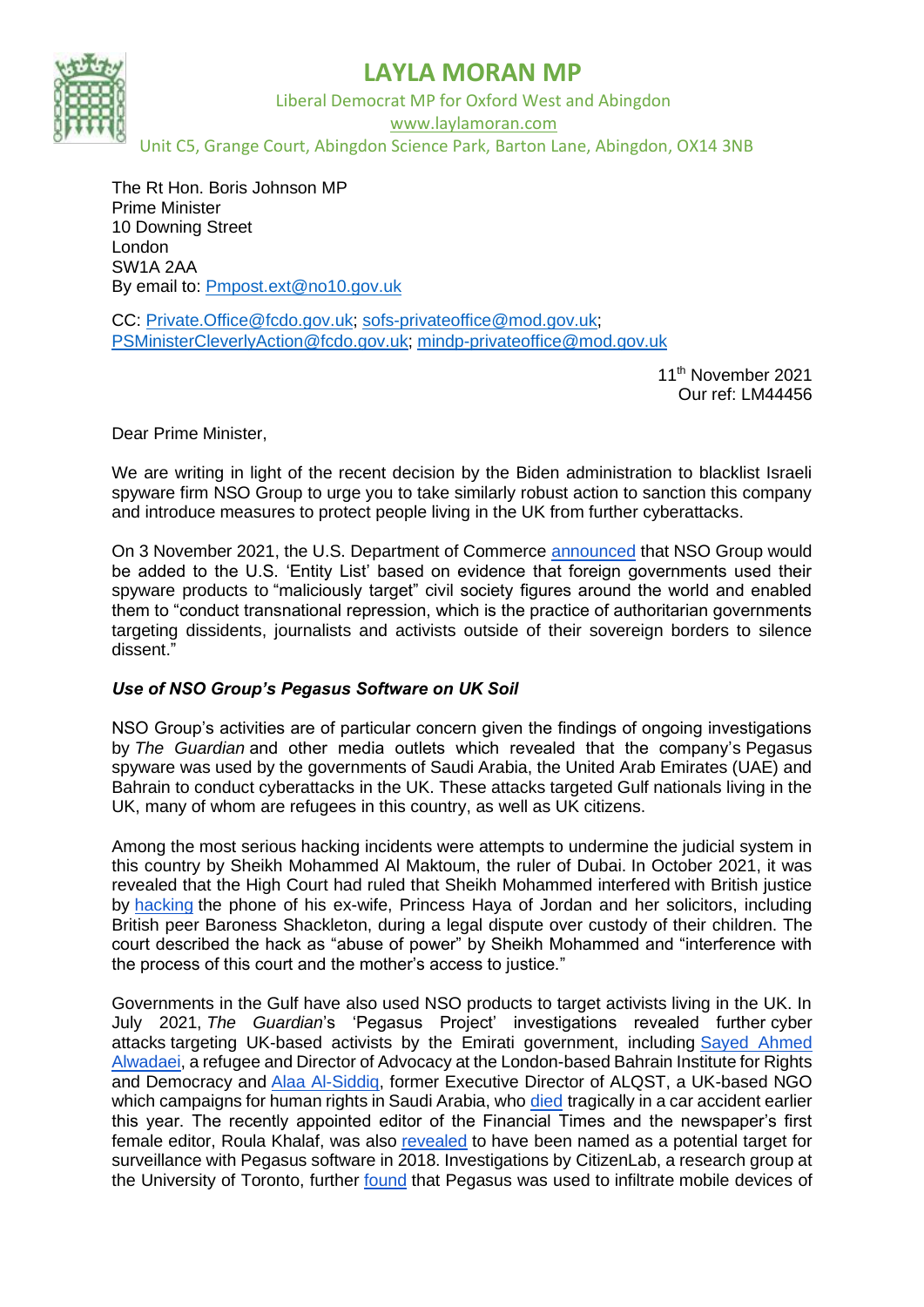## **LAYLA MORAN MP**



Liberal Democrat MP for Oxford West and Abingdon www.laylamoran.com

## Unit C5, Grange Court, Abingdon Science Park, Barton Lane, Abingdon, OX14 3NB

a further three Bahraini activists currently living as refugees in the UK, while in 2019 the government of Saudi Arabia was found to have hacked the phones of Saudi satirist [Ghanem](https://www.theguardian.com/world/2019/may/28/saudi-arabia-accused-of-hacking-london-based-dissident-ghanem-almasarir)  [al-Masarir,](https://www.theguardian.com/world/2019/may/28/saudi-arabia-accused-of-hacking-london-based-dissident-ghanem-almasarir) who is a [refugee](https://web.archive.org/web/20200103102028/https:/www.nytimes.com/2020/01/03/business/media/you-tube-saudi-arabia.html) in the UK.

In August 2021, UK legal firm Bindmans [announced](https://www.bindmans.com/news/bindmans-llp-instructed-to-act-for-claimant-group-in-relation-to-nso-pegasus-spyware) that they had been instructed to proceed with investigating claims on behalf of a group of individuals based in the UK targeted by foreign governments using Pegasus, including Alwadaei, UK peer Baroness Manzila Pola Uddin and Raghad Altikriti, President of the Muslim Association of Britain, as well as prominent academics, human rights activists and civil society leaders. Baroness Uddin [stated](https://www.theguardian.com/world/2021/jul/21/uae-linked-to-listing-of-hundreds-of-uk-phones-in-pegasus-project-leak) that if there was spying on members of parliament it would amount to "a great breach of trust" which "contravenes our sovereignty" and raises the question of whether the UK government was aware.

### *UK Government's Failure to Act*

These cyberattacks represent egregious breaches of domestic and international human rights law, including [Article 8](https://www.legislation.gov.uk/ukpga/1998/42/schedule/1/part/I/chapter/7) of the Human Rights Act 1998 and [Article 17](https://www.ohchr.org/en/professionalinterest/pages/ccpr.aspx) of the International Convention on Civil and Political Rights prohibiting "arbitrary or unlawful interference" with an individuals "privacy, family, home or correspondence." Despite this, we are concerned that your government has failed to publicly condemn the actions of either NSO Group or the Saudi, Emirati and Bahraini governments or [take substantive action](https://questions-statements.parliament.uk/written-questions/detail/2021-09-22/53256) to protect UK nationals and residents, including those living under British protection as refugees, from cyber attacks.

The decision not to condemn these attacks is particularly concerning given they were conducted by Gulf Cooperation Council (GCC) states closely allied with the UK government. As a [parliamentary report](https://gulfappg.files.wordpress.com/2021/07/the-cost-of-repression-report-from-the-appg-on-democracy-and-human-rights-in-the-gulf-3.pdf) published by the All-Party Parliamentary Group on Democracy and Human Rights in the Gulf revealed earlier this year, Saudi Arabia, Bahrain and the UAE are among six GCC states who have [benefited](https://www.ft.com/content/e6b83e80-a86e-498a-989d-ba91fec68720) from at least £53.4 million pounds from the British taxpayer in technical and military support since 2016 through the Integrated Activity Fund (IAF) and its successor, the Gulf Strategy Fund (GSF). Both of these funds have received sustained criticism for their lack of transparency and recipients of IAF/GSF funding in Bahrain and Saudi Arabia have also been implicated in serious human rights abuses and war crimes.

In addition, between [2015](https://www.middleeasteye.net/news/exclusive-uk-approves-42m-spyware-sales-middle-east-regimes) and [2019](https://www.independent.co.uk/news/uk/politics/uk-spyware-wiretaps-saudi-arabia-china-bahrain-uae-human-rights-a9613206.html) the UK government sold millions of pounds worth of spyware and other surveillance equipment to Gulf regimes. Despite recent compelling evidence that such technology has been misused by GCC states to conduct both internal and transnational repression, earlier this year the government [announced](https://www.gov.uk/government/publications/official-development-assistance-oda-fcdo-international-programme-spend-objectives-2020-to-2021/gulf-strategy-fund-programme-summary#gulf-strategy-fund-programme-allocation-for-financial-year-2020-to-2021) plans to use GSF funding to establish a "cyber ambassador" to help "Gulf partners to defend themselves against cyber security attacks.". While the government states that such cooperation will "benefit […] UK national security" and "provid[e] opportunities for UK companies to export cyber security products and services", the cyberattacks referenced above appear to show a blatant disregard by these GCC states for both UK and international law and suggest therefore that the continued supply of surveillance equipment and services, as well as of advanced military and technical training and equipment to Saudi Arabia, the UAE and Bahrain, may in fact pose a serious threat to our national security.

### *Our requests*

When announcing the decision to blacklist NSO Group and another Israeli spyware firm Candiru, U.S. Secretary of Commerce Gina M. Raimondo [stated](https://www.commerce.gov/news/press-releases/2021/11/commerce-adds-nso-group-and-other-foreign-companies-entity-list) that the action is "part of the Biden-Harris Administration's efforts to put human rights at the center of U.S. foreign policy,